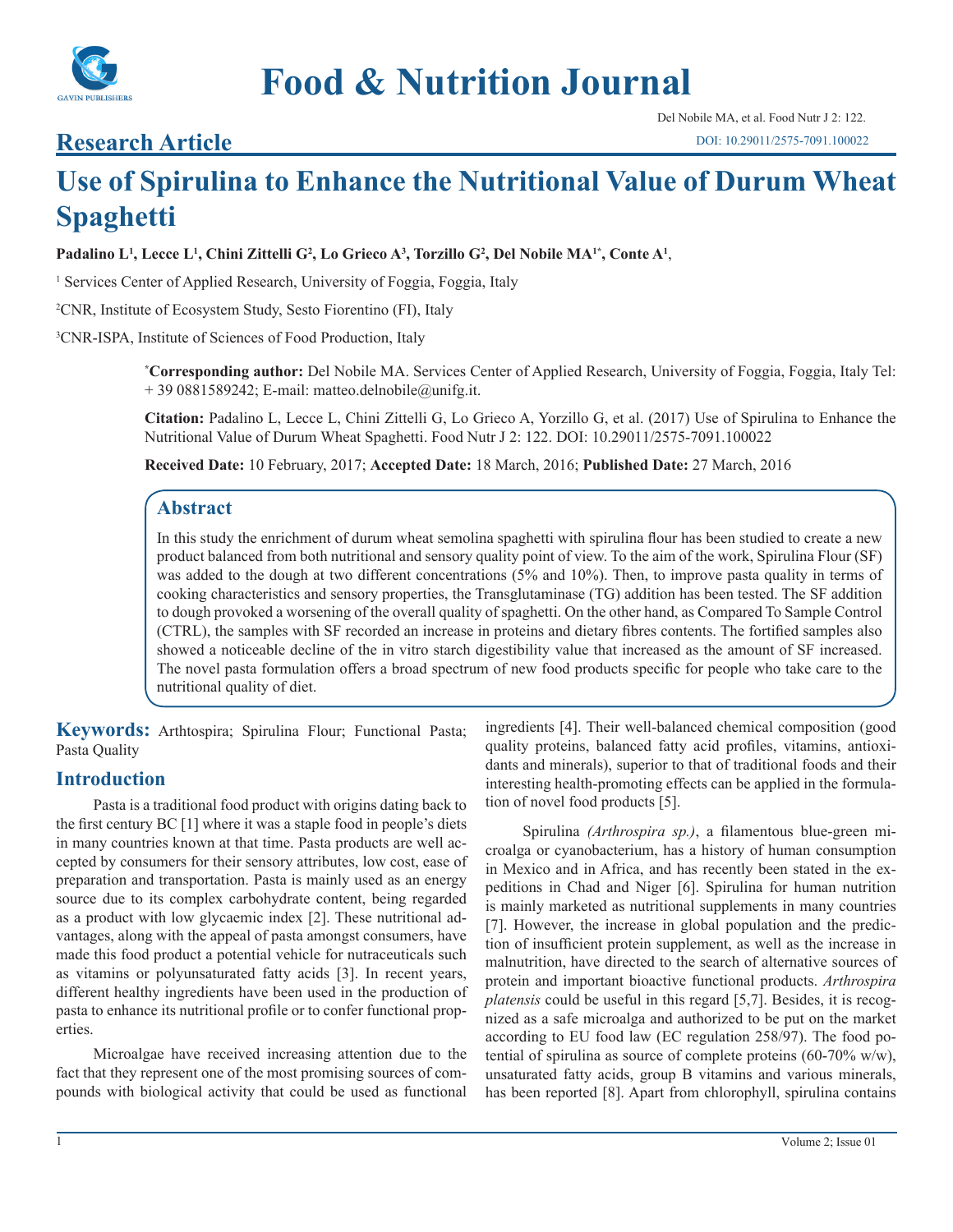phycocyanin, which is a blue pigment known to have an interesting antioxidant power [8,9]. In fact, various studies demonstrated the role of spirulina in the prediction of pathologies as cancer, cardio-vascular disease and premature ageing [7,10,11]. As a result, there are many applications of spirulina in human food: instantaneous noodles for children [12], beverages [13] and tablets [14]. Recently, studies have also been carried out on pasta with macro and microalgae. Prabhasankar [15] developed a seaweed *(Undaria pinnatifida)* dried extruded pasta with better bio-functional properties due to the higher content of fucoxanthin and fucosterol in these macroalgae. Fradique [16] incorporated *Chlorella vulgaris* and *Arthrospira maxima* in fresh pasta, resulting in products with enhanced chemical compositions, without affecting the cooking quality. Also, Özyurt [17] evaluated the effect of the addition of Spirulina platens is on the nutritional and cooking quality of fresh and dried semolina pasta. De Marco [18] evaluates the effect of different levels of spirulina biomass incorporation on technological and nutritional quality of dried bread wheat pasta. The incorporation of spirulina resulted in an increase of protein content; however, protein digestibility was reduced as the microalgae content increased. Pasta with spirulina exhibited high phenolic compounds content and antioxidant activity compared to control pasta.

Besides the nutritional purpose, pasta quality may also be evaluated by its appearance, flavour and textural attributes. Partial substitution or addition of flour or functional ingredients could alter its textural and sensory profile. Among the compounds to improve textural properties, enzymes play a major role. Transglutaminase (TG, EC 2.3.2.13) catalyses an acyl-transfer reaction between the γ-carboxyamide group of peptide-bound glutamine residues (acyl donors) and a variety of primary amines (acyl acceptors) [19]. The covalent bond of ε**─**(γ-Glu)-Lys is formed when the ε-amino group of lysine residues acts as acyl acceptor and cross links with other proteins. The formation of homologous and heterologous polymers among different proteins (e.g. whey, soybean, rice, casein, a venin, etc.) results from the addition of transglutaminase. The enzyme increases the elasticity, the water-holding capability and other functional properties [20-22]. TG is widely utilized in the production of noodles and pasta in Japan [23].

Therefore, to the lack information about technological solution to improve pasta enriched with spirulina, the objective of this study was to prepare durum wheat spaghetti enriched with spirulina flour to balance the nutritional and sensory quality. To this aim, the study was organized in two steps: in the first one, Spirulina Flour (SF) was added to the dough at two different concentrations (5% and 10%). The second experimental step was aimed to improve with TG the quality of spaghetti enriched with spirulina flour at 10%, in terms of cooking characteristics and sensory properties.

#### **Methods and Materials**

#### **Raw Material**

The commercial semolina was purchased by Agostini mill (Montefiore dell' Aso, Ascoli Piceno, Italy). The Arthrospira platensis flour (hereinafter called Spirulina flour-SF) was produced in closed photo bioreactors operated at the commercial plant of Archimede Ricerche Srl (Imperia, Italy). The Spirulina flour was analyzed for protein, carbohydrate, dietary fibre content (62.4%, 12.7% and 3.6% respectively). The plant is housed under a greenhouse, covers 1000 m2 and consists of four independent photo bioreactor modules each including ten 1-m high, 12.5-m long, 4-cm thick and 500 L in culture volume Green Wall Panel photo bioreactors of the first generation (GWP-I), positioned at a distance of 1.5 m from each other [24, 25]. The produced biomass was harvested by filtration using a vibrating screen equipped with a mesh sieve of 35 micron pore size and washed to remove culture medium residual salts, then freeze-dried, milled and stored at -20°C vacuum packed.

#### **Spaghetti Preparation**

Durum wheat semolina was mixed with water  $(30\% \text{ w/w})$  in the rotary shaft mixer (Namad, Rome, Italy) at 25°C for 20 minutes to uniformly distribute water. In the first experimental phase, the spirulina flour was added to the wheat flour at two concentrations: 5% and 10% (w/w). Then, to the formulation 10% SF was added 0.6% Transglutaminase (TG) and mixed with water so as to obtain dough with 30% moisture content. The enzyme powder was previously dissolved in water in order to ensure its solubility. Spaghetti based only on durum wheat semolina were also manufactured and used as the reference sample (CTRL). In all the steps, dough was extruded with a 60VR extruder (Namad). Subsequently, the pasta was dried in a dryer (SG600; Namad). The process conditions were according to Padalino et al. [26].

#### **Sensory analysis**

Dry spaghetti samples were submitted to a panel of 15 trained tasters (seven men and eight women, aged between 28 and 45 years) in order to evaluate their sensory attributes. The panellists were selected on the basis of their sensory skills (ability to accurately determine and communicate the sensory attributes as appearance, odour, flavour and texture of a product). The panellists were also trained in sensory vocabulary and identification of particular attributes by evaluating Durum wheat commercial spaghetti [27]. They were asked to indicate colour, homogeneity and resistance to breaking of dry uncooked spaghetti. Elasticity, firmness, bulkiness, adhesiveness, colour, odour and taste were evaluated on dry cooked spaghetti. To the aim, a nine-point scale, where 1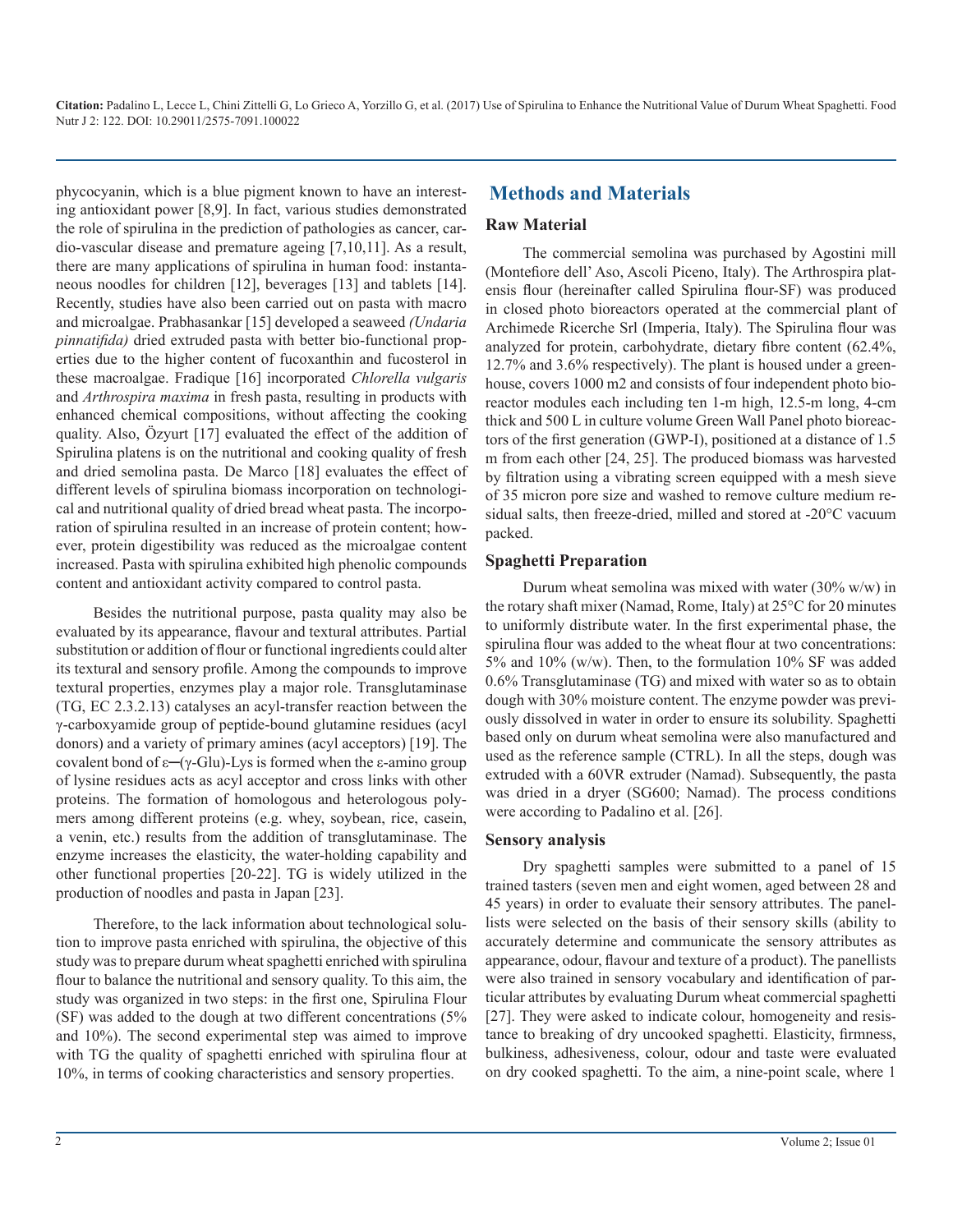corresponded to "extremely unpleasant", 9 to "extremely pleasant" and 5 to the threshold acceptability, was used to quantify each attribute. On the basis of the above-mentioned attributes, panellists were also asked to score the overall quality of both cooked and uncooked products using the same nine-point scale [26].

#### **Chemical Determination**

Dry spaghetti samples were ground to fine flour on a Tecator Cyclotec 1093 (International PBI, Hoganas, Sweden) laboratory mill (1-mm screen - 60 mesh). Protein content (% Nx5.7) was analyzed using the micro-Kjeldahl method according to AACC method 46-13 [28]. Total Dietary Fibre (TDF), Soluble Water Dietary Fibre (SDF) and Insoluble Water Dietary Fibre (IDF) contents were determined by means of the total dietary fibre kit (Megazyme International Ireland Ltd., Wicklow, Ireland) based on the method of Lee [29]. The Available Carbohydrates (ACH) was determined according to the method of McCleary [30] as described in the ACH assay kit (Megazyme). Three measurements for each spaghetti sample were performed.

#### **In vitro digestion**

The digestion was carried out as described by Padalino et al. [26]. Dry spaghetti samples (5 g) were cooked (5.0 x 1.0 cm lengths) in 50 mL of boiling water to the Optimal Cooking Time (OCT). The cooked spaghetti were tipped into a digestion vessel with 50 mL of distilled water and 5 mL maleate buffer (0.2 M pH 6.0, containing  $0.15$  g CaCl<sub>2</sub> and  $0.1$  g sodium azide per liter) and allowed to equilibrate in a block at 37°C (GFL 1092; GFL Gesellschaft für Labortechnik, Burgwedel, Germany) for 15 min. Digestion was started by adding 0.1 mL amyloglucosidase (A 7095; Sigma Aldrich, Milan, Italy) and 1 mL of 2 g per 100 g pancreatin (P7545; Sigma Aldrich) in quick succession and the vessels were stirred at 130 rpm. An amount (0.5 mL) of the digested samples was taken at 0, 20, 60 and 120 min for the released glucose analysis. The sample digested to 120 min was homogenized through an Ultra Turrax (Ika Werke, Staufen, Germany).

#### **Analysis of digested starch**

The digested samples were mixed with 2.0 mL of ethanol. After 1 h, the samples were centrifuged (2000 g, 2 min) (Biofuge fresco; Heraeus, Hanau, Germany). Finally, the reducing sugar concentration was measured calorimetrically ( $\lambda$ = 530 nm) using a Shimadzu UV-Vis spectrophotometer (model 1700; Shimadzu corporation, Kyoto, Japan). Glucose standards of 10 mg/mL were used. Amyloglucosidase (0.25 mL) (EAMGDF, 1 mL per 100 mL in sodium acetate buffer 0.1 M, pH 5.2; Megazyme International 205 Ireland Ltd., Wicklow, Ireland) was added to 0.05 mL of the supernatant and incubated at 20°C for 10 min. Afterwards, 0.75 mL DNS solution (10% 3,5-dinitrosalicylic acid, 16% NaOH and 30% Na-K tartrate – Sigma Aldrich) was added to the above solution, heated to 100°C for 15 min and then cooled at 15°C for 1 h. Subsequently, 4 mL of distilled water (15°C) were added to the solution. The results were plotted as glucose release (mg) per g of sample vs. time. The starch digestibility was calculated as the area under the curve (0-120 min) for the tested products, and expressed as the percentage of the corresponding area for white bread [26].

#### **Cooking quality**

The Optimal Cooking Time (OCT) was evaluated according to the AACC approved method 66-50. The cooking loss, i.e. the amount of solid substance lost into the cooking water, was determined according to the AACC approved method 66-50 [28]. The swelling index and the water absorption of cooked pasta (grams of water per gram of dry pasta) were determined according to the procedure described by Padalino et al. [26]. Moreover, cooked spaghetti samples were submitted to hardness (mean maximum force, N) and adhesiveness (mean negative area, Nmm) analysis by means of a Zwick/Roell model Z010 Texture Analyzer (Zwick Roell Italia S.r.l., Genova, Italia) equipped with a stainless steel cylinder probe (2 cm diameter), according to the procedure described by Padalino et al. [26]. Six measurements for each spaghetti sample were performed.

#### **Statistical analysis**

Experimental data were compared by one-way Analysis Of Variance (ANOVA). A Duncan's multiple range test, with the option of homogeneous groups ( $P < 0.05$ ), was carried out to determine significant differences between spaghetti samples. STATIS-TICA 7.1 for Windows (StatSoft, Inc, Tulsa, OK, USA) was used for this aim.

#### **Results and Discussion**

#### **Sensory quality of pasta enriched with spirulina**

Sensory data of dry spaghetti samples (uncooked and cooked) are presented in the (Table 1).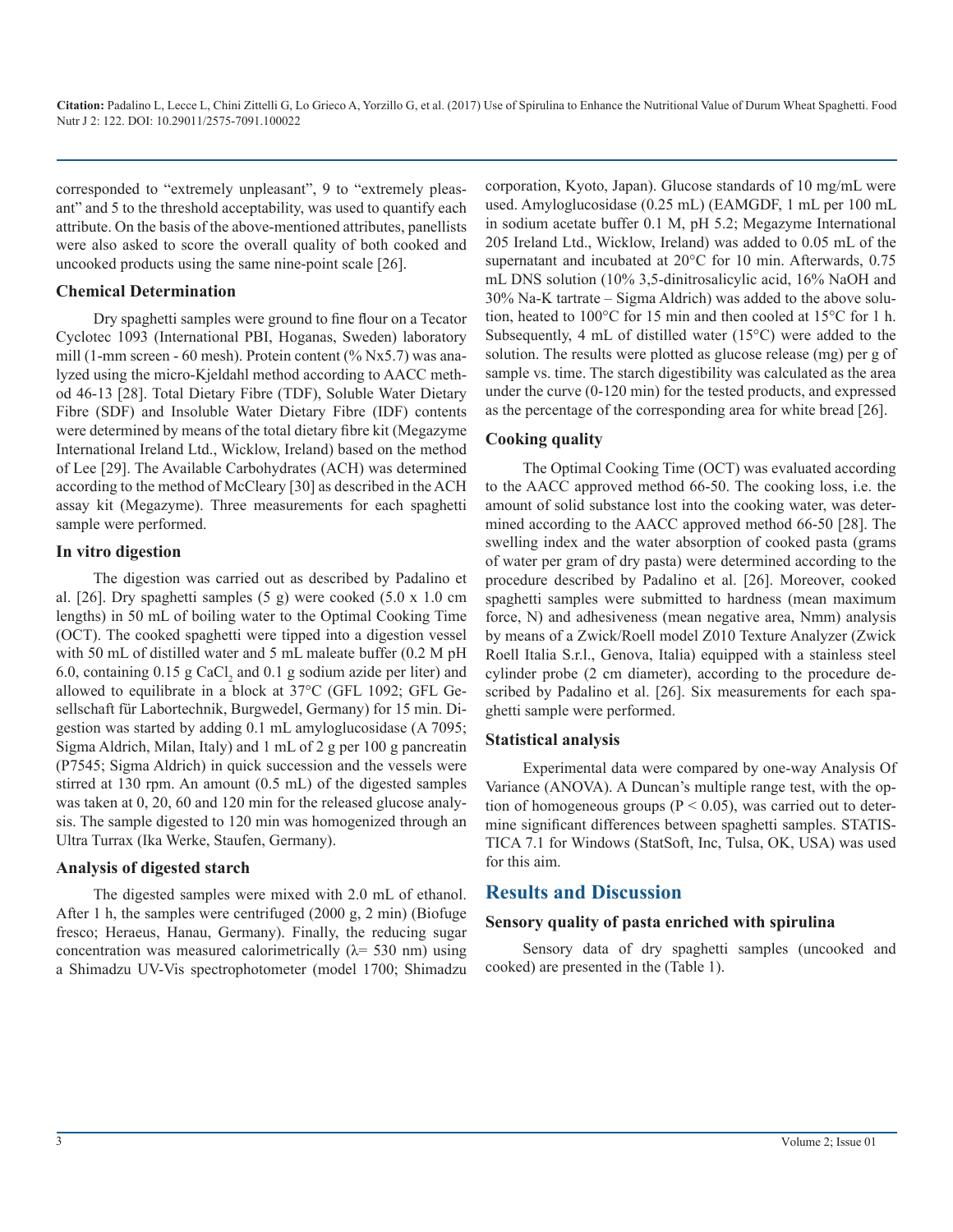|             | <b>Uncooked Spaghetti</b>    |                                      |                                  | <b>Cooked Spaghetti</b>      |                              |                              |                              |                              |                              |                              |                              |
|-------------|------------------------------|--------------------------------------|----------------------------------|------------------------------|------------------------------|------------------------------|------------------------------|------------------------------|------------------------------|------------------------------|------------------------------|
|             | Color                        | <b>Break to</b><br><b>Resistance</b> | <b>Overall</b><br><b>Ouality</b> | <b>Elasticity</b>            | <b>Firmness</b>              | <b>Bulkiness</b>             | <b>Adhesive-</b><br>ness     | Color                        | Odor                         | <b>Taste</b>                 | Overall<br>Quality           |
| <b>CTRL</b> | $7.20 \pm 0.27$ <sup>a</sup> | $7.27 \pm 0.28$ <sup>a</sup>         | $7.23 \pm 0.26$ <sup>a</sup>     | $7.08 \pm 0.28$ <sup>a</sup> | $7.21 \pm 0.35$ <sup>a</sup> | $6.89 \pm 0.25$ <sup>a</sup> | $6.81 \pm 0.32$ <sup>a</sup> | $7.36 \pm 0.38$ <sup>a</sup> | $7.23 \pm 0.28$ <sup>a</sup> | $7.01 \pm 0.34$ <sup>a</sup> | $7.20 \pm 0.26$ <sup>a</sup> |
| $5\%$ SF    | $7.05 \pm 0.22$ <sup>a</sup> | $6.12\pm0.30b$                       | $6.14\pm0.28b$                   | $6.74 \pm 0.35$ <sup>a</sup> | $6.30 \pm 0.29$ <sup>b</sup> | $6.20 \pm 0.32^b$            | $6.20 \pm 0.31$ <sup>a</sup> | $7.10 \pm 0.34$ <sup>a</sup> | $6.75 \pm 0.37$ <sup>a</sup> | $6.81 \pm 0.34$ <sup>a</sup> | $6.50 \pm 0.35^b$            |
| $10\%$ SF   | $6.89 \pm 0.31$ <sup>a</sup> | 5.96 $\pm$ 0.22 <sup>b</sup>         | $6.07\pm0.24b$                   | $5.65 \pm 0.23^b$            | $6.09 \pm 0.30$ <sup>b</sup> | $5.70 \pm 0.27$ <sup>b</sup> | $5.26 \pm 0.34$ <sup>b</sup> | $7.02 \pm 0.27$ <sup>a</sup> | $6.66 \pm 0.35$ <sup>a</sup> | $6.76 \pm 0.36$ <sup>a</sup> | $5.86 \pm 0.32$ <sup>c</sup> |

**Table 1:** Sensory characteristics of uncooked and cooked dry spaghetti samples studied in 1° Step.

a-c Mean in the same column followed by different superscript letters differ significantly ( $P < 0.05$ ).

The results showed that the spirulina addition significantly influenced the overall quality of pasta. Results on the uncooked spaghetti showed that sample enriched with SF have the smallest overall quality due to a low break resistance as compared to the other investigated samples. Concerning the color, there were no statistically significant differences between samples. Pasta added with spirulina are visually very attractive, presenting pleasant blugreen coloration [16]. Traditionally, semolina pastas exhibit light yellow coloration, derived from β-carotene. In the last few years, several coloured pasta products have been produced using vegetable ingredients, such as spinach, tomato, carrot and beetroot. Achieving appealing and stable colorations is an important innovation for these types of product. Microalgae can be a sustainable alternative as colouring agents, resulting in products similar to vegetable-based pastas and present nutritional advantages over synthetic colourings. Table 1 shows that sample of cooked spaghetti containing 10% SF had the lowest overall quality score. The main discriminating attributes for the spaghetti quality were firmness, bulkiness and adhesiveness. Firmness score of pasta containing spirulina appeared to be significantly lower than that of the CTRL sample. Low adhesiveness and bulkiness scores were also observed in the sample 10% SF as compared to control sample.

In fact, the stickiness is related to the amount of amylose leached from the gelatinized starch granule and the increase of amylose concentration on the pasta surface. Most probably, the presence of spirulina flour interfering with the gluten network formation promotes the formation of a weak network. In fact, gluten molecules could not be completely hydrated due to competition with spirulina flour. Moreover, spirulina flour could prevent gluten network formation due to steric hindrance interferes [18]. The incomplete starch and gluten hydration could be responsible for the increase of brittleness of spaghetti sample (lower firmness attribute), Whereas a weak gluten network could facilitate the diffusion of amylase toward the spaghetti surface. In fact, the stickiness is related to the amount of amylase leached from the gelatinized starch granule [31].

Regarding the color, the cooked spaghetti enriched with spirulina flour also showed a pleasant blu-green colour without differences among the samples. The addition of spirulina did not affect pasta odor and taste.

#### **Chemical quality of pasta enriched with spirulina**

The chemical composition of samples investigated in this work is showed in (Table 2).

| <b>Sample</b> | Protein<br>$(\%)$       | IDF<br>$\frac{6}{2}$         | <b>SDF</b><br>$\frac{1}{2}$  | <b>TDF</b><br>(%)            | <b>ACH</b><br>(g/100g)     | <b>Starch Digest-</b><br>ibility |
|---------------|-------------------------|------------------------------|------------------------------|------------------------------|----------------------------|----------------------------------|
| <b>CTRL</b>   | $10.38 \pm 0.01$ °      | $2.23 \pm 0.04$ <sup>a</sup> | $1.61 \pm 0.28$ <sup>b</sup> | $3.84 \pm 0.02^b$            | $81 \pm 0.58$ <sup>a</sup> | $79 \pm 0.05^{\text{a}}$         |
| $5\%$ SF      | 12.96±0.08 <sup>b</sup> | $1.31 \pm 0.12^b$            | $2.98 \pm 0.00^{\text{a}}$   | $4.29 \pm 0.12$ <sup>a</sup> | $78\pm 0.20^{\rm b}$       | $68 \pm 0.01^{\rm b}$            |
| $10\%$ SF     | 15.10±0.09ª             | $1.21 \pm 0.04^b$            | $3.20 \pm 0.00^{\text{a}}$   | $4.41 \pm 0.04$ <sup>a</sup> | $73 \pm 1.00^{\circ}$      | $58 \pm 0.04$ °                  |

Table 2: Chemical Composition of dry spaghetti samples studied in 1° Step.

a-cMean in the same column followed by different superscript letters differ significantly ( $P < 0.05$ ).

TDF, total dietary fibre; SDF, soluble water dietary fibre; IDF, insoluble water dietary fibre; ACH, available carbohydrates; SD, starch digestibility

As expected, the incorporation of spirulina flour caused a noticeable increase in protein content compared to the CTRL sample. In fact, protein content increased from 10.38% for CTRL sample to 15.10% for 10% SF sample. This blue-green alga is

typically characterized by high protein content (63 g/100 g of dry weight), which is one of the main reasons to consider it as an unconventional source of proteins [32]. Indeed, as can see from Table 2, the 10% SF sample recorded a higher protein content than that 5%SF sample. An increase in dietary fibres for samples supplemented with spirulina flour was also observed. It is plausible, that the addition of spirulina flour provides a great amount of functional compounds, such as dietary fibres [33]. In particu-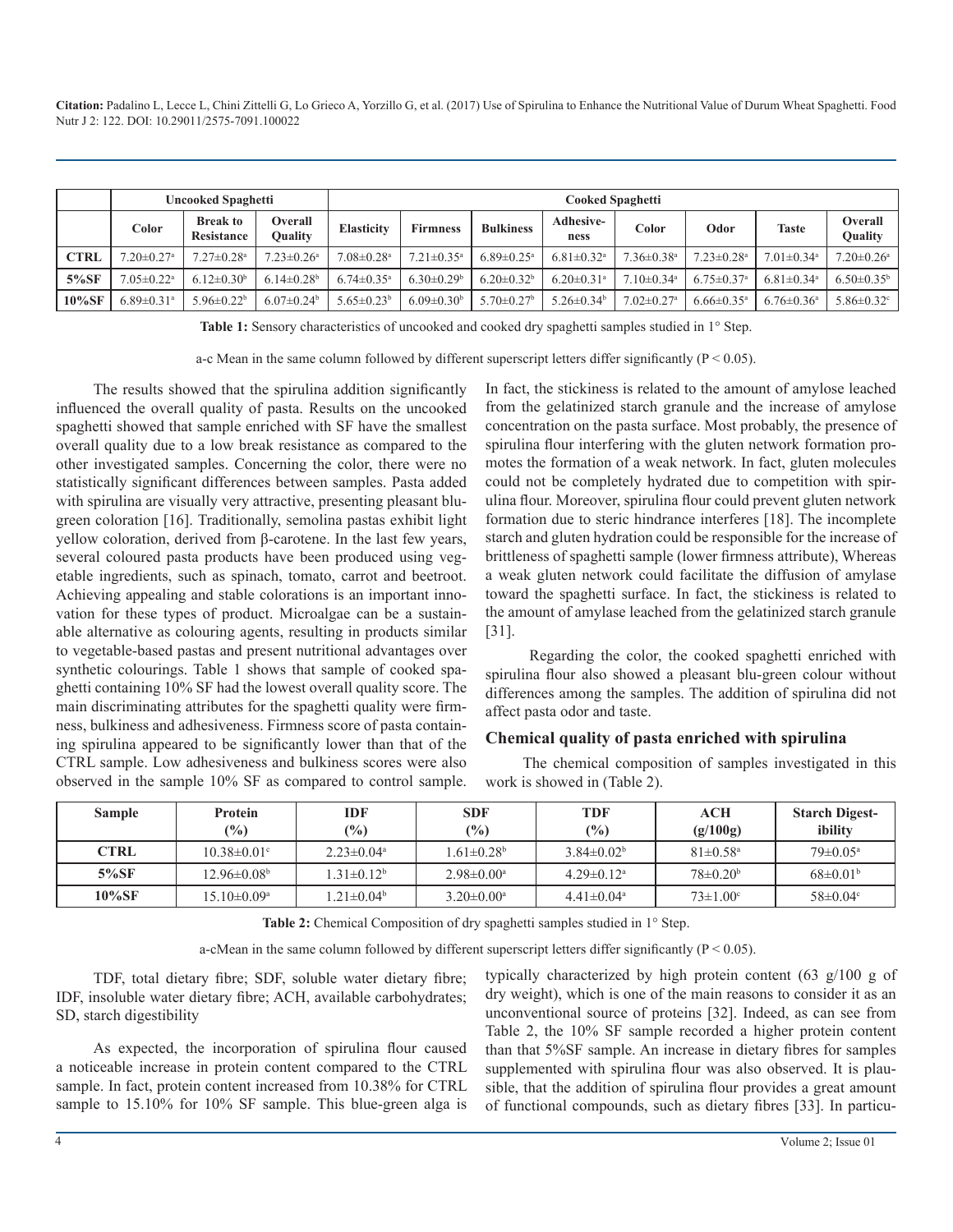lar, the soluble dietary fibre (SDF) content of the 10% SF sample was higher (3.20%) when compared to that of CTRL sample and 5% SF sample (1.61% and 2.98% respectively). Otherwise, IDF decreased adding spirulina flour. On the contrary, the samples enriched with spirulina flour had the lowest Available Carbohydrate (ACH) content (78 g per 100 g for 5%SF sample and 73 g per 100 g for 10%SF sample) when compared to the CTRL (81 g per 100 g) sample. These results could be due to the fact that the rise in dietary fibres caused a drop in carbohydrates responsible for the increase of the glycaemic response. In fact, the dietary fibres are actually defined as 'edible parts of plants or analogous carbohydrates that are resistant to digestion and absorption in the human small intestine with complete or partial fermentation in the large intestine' [34]. Table 2 also shows that the incorporation of spirulina flour influenced the in vitro starch digestibility (SD). In fact, the 5% and 10% samples have a lower starch digestibility value (68 and 58 respectively) as compared to the CTRL sample (79). It is possible that these results could be due to the high protein content in the samples enriched with spirulina flour. As a fact, the addition of proteins could limit the accessibility of  $\gamma$ -amylase

to starch, because proteins encapsulate starch granules, reducing starch digestibility and glycemic index [35]. The glycemic index is an important indicator of starch digestibility that widely varies with the nature of the food [36-38].

Therefore, enrichment of semolina with nutritionally rich spirulina flour could enhance the nutritional quality of the product. To sum up, the results obtained in the first experimental step highlighted that spirulina flour at 10% is the best solution among those investigated as spirulina flour increased both protein and dietary fibres content and at the same time reduced the ACH and starch digestibility values, the latter correlated with the glycemic index. However, the same sample has the lowest sensory quality among the samples investigated in this work. In order to balance nutritional and sensory quality of pasta, a second experimental step was focused on the improvement of the sensory quality.

#### **Optimization of pasta enriched with spirulina flour (10%)**

In order to improve the sensory quality of 10% SF sample, transglutaminase (TG) was also added to the dough. As can be seen from (Table 3),

|                  | <b>Uncooked Spaghetti</b>    |                                      |                              | <b>Cooked Spaghetti</b>      |                              |                              |                              |                              |                              |                              |                              |  |
|------------------|------------------------------|--------------------------------------|------------------------------|------------------------------|------------------------------|------------------------------|------------------------------|------------------------------|------------------------------|------------------------------|------------------------------|--|
|                  | Color                        | <b>Break to</b><br><b>Resistance</b> | Overall<br>Quality           | <b>Elasticity</b>            | <b>Firmness</b>              | <b>Bulkiness</b>             | <b>Adhesive-</b><br>ness     | Color                        | Odor                         | <b>Taste</b>                 | Overall<br>Quality           |  |
| <b>CTRL</b>      | $7.20 \pm 0.27$ <sup>a</sup> | $7.27 \pm 0.28$ <sup>a</sup>         | $7.23 \pm 0.26$ <sup>a</sup> | $7.08 \pm 0.28$ <sup>a</sup> | $7.21 \pm 0.35$ <sup>a</sup> | $6.89 \pm 0.25$ <sup>a</sup> | $6.81 \pm 0.32$ <sup>a</sup> | $7.36 \pm 0.38$ <sup>a</sup> | $7.23 \pm 0.28$ <sup>a</sup> | $7.01 \pm 0.34$ <sup>a</sup> | $7.20 \pm 0.26$ <sup>a</sup> |  |
| 10%SF            | $6.89 \pm 0.31$ <sup>a</sup> | $5.96 \pm 0.22$ <sup>b</sup>         | $6.07\pm0.24$ <sup>b</sup>   | $5.65 \pm 0.23^b$            | $6.09 \pm 0.30^b$            | $5.70 \pm 0.27$ <sup>b</sup> | $5.26 \pm 0.34$ <sup>c</sup> | $7.20 \pm 0.27$ <sup>a</sup> | $6.66 \pm 0.35$ <sup>a</sup> | $6.76 \pm 0.36$ <sup>a</sup> | $5.86 \pm 0.32^b$            |  |
| $10\%$ SF/<br>TG | $6.95 \pm 0.26$ <sup>a</sup> | $6.80 \pm 0.30$ <sup>a</sup>         | $6.77 \pm 0.31$ <sup>a</sup> | $6.65 \pm 0.21$ <sup>a</sup> | $6.61 \pm 0.30$ <sup>a</sup> | $6.55 \pm 0.35$ <sup>a</sup> | $6.08 \pm 0.28$              | $7.21 \pm 0.33$ <sup>a</sup> | $7.03 \pm 0.32$ <sup>a</sup> | $6.83 \pm 0.25$ <sup>a</sup> | $6.86 \pm 0.33$ <sup>a</sup> |  |

**Table 3:** Sensory characteristics of uncooked and cooked dry spaghetti samples studied in the 2° step.

a-cMean in the same column followed by different superscript letters differ significantly ( $P < 0.05$ ).

The addition of TG caused a significant improvement of the overall quality of uncooked and cooked enriched spaghetti samples. Specifically, the uncooked sample 10% SF-TG showed higher break resistance score with respect to the spaghetti sample 10% SF. The cooked 10% SF-TG spaghetti sample exhibited significantly higher sensory scores for elasticity and firmness when compared to the sample without transglutaminase. These results are in agreement with Yeoh [39], who found that the TG treatment increased hardness and elasticity of wheat flour noodles by forming the covalent cross-linking among the gluten proteins. Most probably, TG cross-linking gave more strength to the gluten network, thus

enhancing the tensile strength and elasticity of the cooked pasta, making it more resistant to cooking-induced changes in texture [40]. Besides, the sample 10% SF-TG showed a significant decline of both adhesiveness and bulkiness (higher adhesiveness and bulkiness attribute values) as compared to sample 10% SF. These results are consistent with data reported in the literature, where it was found that TG treatment of pasta prevented deterioration of texture after cooking and increased hardness and elasticity and decreased stickiness of cooked noodles [41]. Regarding the color, odor and taste, no significant differences among samples were observed. The effect of TG on cooking quality of spaghetti is given in (Table 4).

|          | $OCT$ (min) | <b>Cooking Loss</b><br>$\frac{6}{2}$ | Swelling Index (g water per g<br>dry spaghetti | <b>Water Absorption</b><br>(%) | <b>Adhesiveness</b><br>(Nmm) | <b>Hardness</b><br>(N)       |
|----------|-------------|--------------------------------------|------------------------------------------------|--------------------------------|------------------------------|------------------------------|
| CTRL     | 10.30       | $4.89\pm0.16^a$                      | $1.46 \pm 0.03$ <sup>a</sup>                   | $125 \pm 0.16^b$               | $0.60 \pm 0.12$ <sup>a</sup> | $6.70 \pm 0.32^b$            |
| 10%SF    | 6.00        | 6.11 $\pm$ 0.40 <sup>b</sup>         | $1.61 \pm 0.00^b$                              | $132 \pm 0.61$ <sup>a</sup>    | $0.72\pm0.13b$               | $7.96 \pm 0.23$ <sup>a</sup> |
| 10%SF/TG | 7.00        | $4.92 \pm 0.24$ <sup>a</sup>         | $1.45 \pm 0.07$ <sup>a</sup>                   | $122 \pm 0.82$ <sup>c</sup>    | $0.58 \pm 0.11$ °            | $8.15 \pm 0.41$ <sup>a</sup> |

Table 4: Cooking quality of dry spaghetti studied in the 2°step

a-cMean in the same column followed by different superscript letters differ significantly ( $P < 0.05$ ).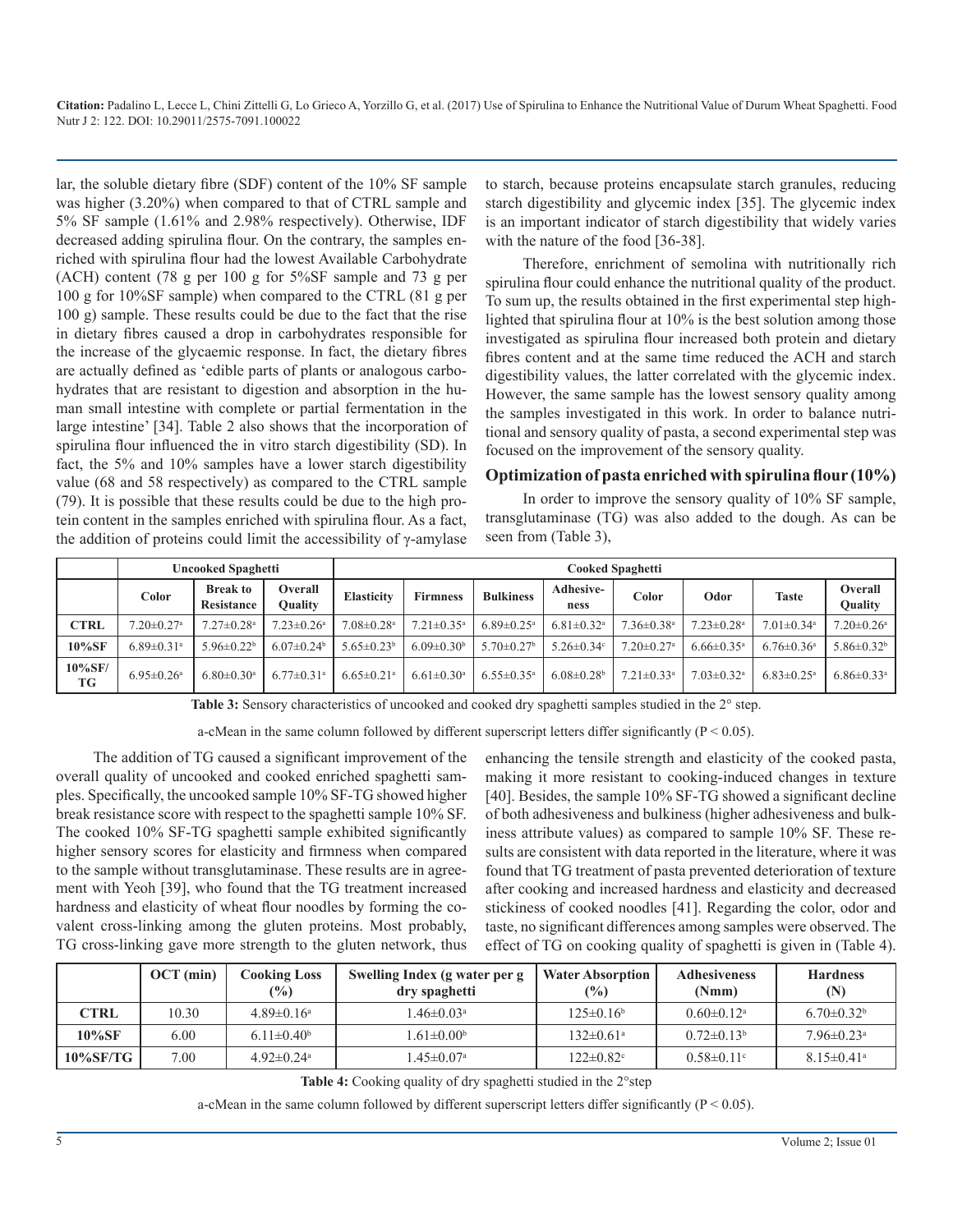Optimal cooking time depends primarily on the rates of water penetration and starch gelatinisation. Pasta samples added with spirulina flour have an optimal cooking time lower than CTRL sample. As reported beforehand, the incorporation of spirulina might have weakened the overall pasta structure due to incomplete starch and gluten hydration, and steric hindrance interferes in network formation. Since the protein network limits the diffusion of water into the central zone of pasta during cooking [42], weaker gluten-protein network facilitates water diffusion into it, reducing the cooking time. Also, since gluten-protein network is responsible for retaining pasta physical integrity during cooking, a weaker structure leaches more solids from pasta samples into cooking water, increasing cooking residues. In fact, the sample 10% SF showed the highest cooking loss value, whereas significantly lower cooking loss value was observed in the TG supplemented spaghetti sample. This can be explained by the formation of covalent cross links catalyzed by TG, which strengthening the gluten network reducing the amounts of solids released during cooking. The sample 10% SF presented higher swelling index and water absorption values as compared to the other samples studied (Table 4). This result could be due to the ability of the microalgae to absorb water and retain it in the protein-starch net. The addition of the TG caused a significant decline on water absorption and swelling index values as compared to sample 10% SF. Most probably, this is due to the fact that TG cross-linking yields a stronger and tighter protein network between the starch granules, thus helping to limit excessive water uptake during cooking.

Cooking quality is also related to the ability of spaghetti to maintain textural properties during cooking. Mean values for adhesiveness and hardness show significant differences among the investigated samples (Table 4). The addition of spirulina resulted in a rise of adhesiveness and hardness values as compared with the CTRL sample. The addition of TG to the sample 10% SF resulted into a significant reduction of adhesiveness value, and into a no statistically significant variation of hardness. In fact, the adhesiveness value changed from 0.72 Nmm for the sample 10% SF to 0.58 Nmm for sample 10% SF-TG. These results are consistent with those obtained by the sensory analysis.

#### **Conclusion**

In this work, the impact of spirulina flour addition on chemical composition, cooking and sensory quality of durum wheat spaghetti was evaluated by replacing 5 and 10% of durum wheat semolina with spirulina flour. The incorporation of spirulina increased the protein and the dietary fibres contents in spaghetti samples as compared to CTRL sample. The samples enriched with SF showed a noticeable decline in the starch digestibility value, with the increase in SF amount. Specifically, the 10% SF sample showed a lower in vitro starch digestibility (58) compared to the CTRL sample (79). Regarding the sensory characteristics, the addition of spirulina determined a decline of pasta overall quality. The main discriminating attributes for the spaghetti quality were firmness, bulkiness and adhesiveness. In the second experimental step, the use of TG improved the pasta quality, in terms of cooking characteristics and sensory properties. Specifically, the 10% SF-TG exhibited significantly higher sensory scores for elasticity and firmness when compared to the sample without TG. Moreover, TG treatment of spaghetti prevented deterioration of texture after cooking and increased hardness and decreased adhesiveness values, respect to the sample without TG.

To sum up, the partial substitution of durum wheat semolina with spirulina resulted an interesting way to increase the nutritional composition of pasta (protein and fiber contents). The novel formulation offers a broader spectrum of products for people wishing to improve the nutritional quality of diet and/or to benefit specific nutritional target such as elderly, athletes and vegans. In less prosperous countries, the exceptional protein content of spirulina could provide a balanced diet and reduce malnutrition, especially in children. One of the main critical points that still hamper a larger use of microalgae as functional ingredients of traditional foods is the high algal biomass production cost (not less that  $\epsilon$ 4-5 /kg). To make microalgal biomass economically competitive and sustainable, the cost of the culture system, as well as the operational costs, must be significantly reduced. Although most of the microalgae commercial production is currently conducted in open ponds, the use of more controlled systems that allow to comply with good manufacturing practices and to ensure safety and good nutritional quality is recommended for applications in the food sector.

#### **Acknowledgements**

The authors are also grateful to Silvio Mangini e Alessandro Piana for their collaboration with the supply of the semolina samples used in this work, to Archimede Ricerche SRL for the microalgal biomass production, all the panelists for the sensory analysis.

#### **References**

- 1. Agnesi E, (1996) The History of Pasta, in Pasta and Noodle Technology. Krueger JE, Matsuo RB and Dick JW. American Association of Cereal Chemists, St Paul, MN 1.
- 2. [Jenkins DJA, Jenkins AL, Wolewer TMS, Vuksan V, Rao AV, et al.](https://www.ncbi.nlm.nih.gov/pubmed/8116554) [\(1994\) Low glycemic index-lente carbohydrates and physiological- ef](https://www.ncbi.nlm.nih.gov/pubmed/8116554)[fects of altered food frequency. Am J Clin Nutr 54: 706-709.](https://www.ncbi.nlm.nih.gov/pubmed/8116554)
- 3. [Verardo V, Ferioli F, Riciputi Y, Iafelice G, Marconi E, et al. \(2009\) Eval](http://www.sciencedirect.com/science/article/pii/S0308814608011631)uation of lipid oxidation in spaghetti pasta enriched with long chain n-[3](http://www.sciencedirect.com/science/article/pii/S0308814608011631)  [polyunsaturated fatty acids under different storage conditions. Food](http://www.sciencedirect.com/science/article/pii/S0308814608011631)  [Chem 114: 472-477.](http://www.sciencedirect.com/science/article/pii/S0308814608011631)
- 4. [Pulz O, Gross W \(2004\) Valuable products from biotechnology of mi](https://link.springer.com/article/10.1007/s00253-004-1647-x)croalgae. Appl Microbiol Biotechnol 65: 635-648.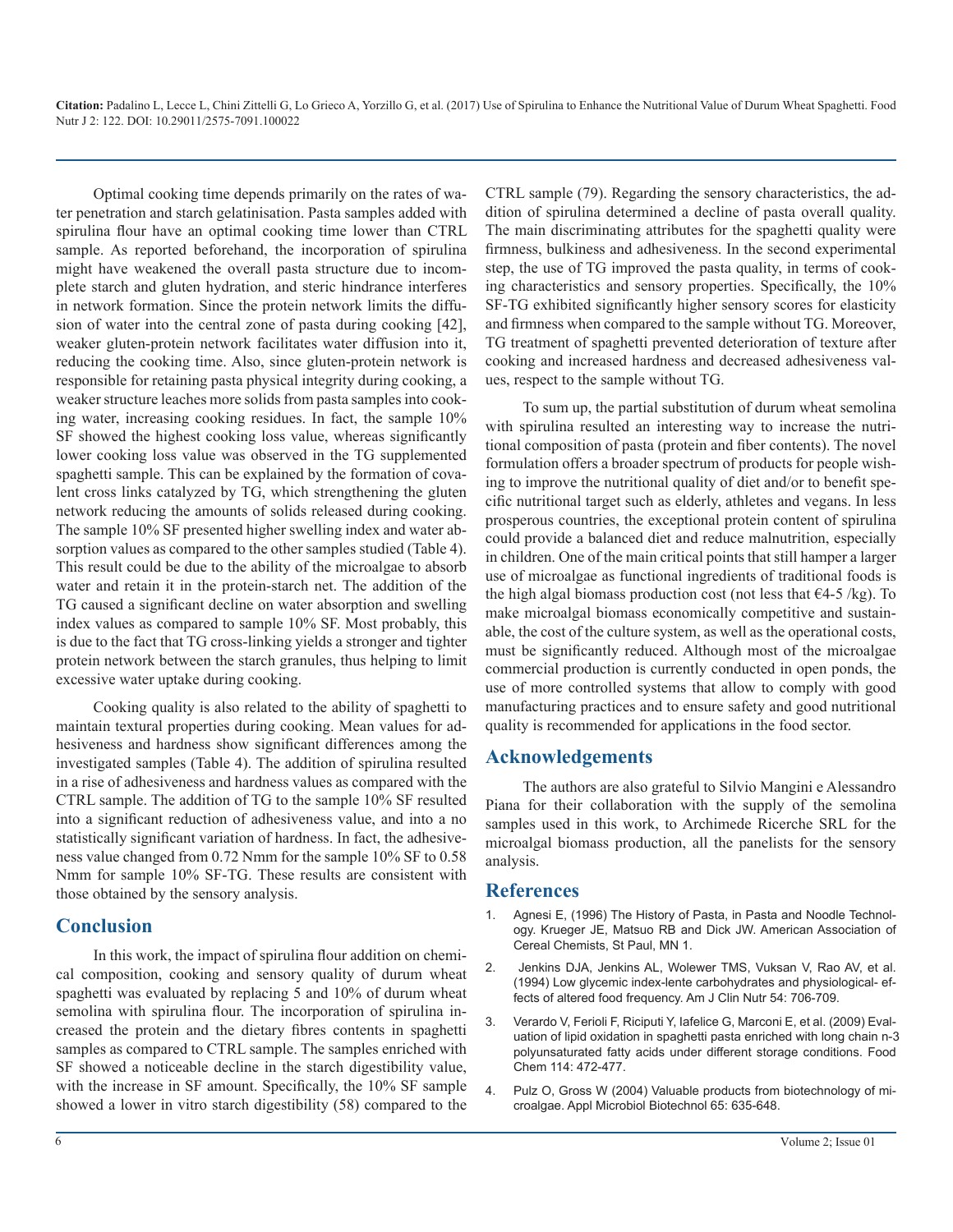- 5. [Spolaore P, Joannis-Cassan C, Duran E, Isambert, A, \(2006\) Com](https://www.ncbi.nlm.nih.gov/pubmed/16569602/)[mercial applications of microalgae. J Biosci Bioeng 101: 87-96](https://www.ncbi.nlm.nih.gov/pubmed/16569602/)[.](http://www.tandfonline.com/doi/abs/10.1081/FRI-100001258)
- 6. [Abdulqader G, Barsanti L, Tredici MR, \(2000\) Harvest of Arthrospira](https://link.springer.com/article/10.1023/A:1008177925799)  [platensis from Lake Kossorom \(Chad\) and its household usage among](https://link.springer.com/article/10.1023/A:1008177925799)  [the Kanembu. J Appl Psychol 12: 493-498.](https://link.springer.com/article/10.1023/A:1008177925799)
- 7. [Tredici MR, Biondi N, Chini Zittelli G, Ponis E, Rodolfi L, \(2009\) Ad](https://books.google.co.in/books?redir_esc=y&id=Byb1AAAAMAAJ&focus=searchwithinvolume&q=Advances+in+microalgal+culture+for+aquaculture+feed+and+other+use+s)[vances in microalgal culture for aquaculture feed and other uses. In:](https://books.google.co.in/books?redir_esc=y&id=Byb1AAAAMAAJ&focus=searchwithinvolume&q=Advances+in+microalgal+culture+for+aquaculture+feed+and+other+use+s) [Burnell G and Allan G \(eds.\) New Technologies in Aquaculture: Im](https://books.google.co.in/books?redir_esc=y&id=Byb1AAAAMAAJ&focus=searchwithinvolume&q=Advances+in+microalgal+culture+for+aquaculture+feed+and+other+use+s)[proving production efficiency, quality and environmental management.](https://books.google.co.in/books?redir_esc=y&id=Byb1AAAAMAAJ&focus=searchwithinvolume&q=Advances+in+microalgal+culture+for+aquaculture+feed+and+other+use+s)  [Woodhead Publishing, Cambridge, UK, and USA, 610-676.](https://books.google.co.in/books?redir_esc=y&id=Byb1AAAAMAAJ&focus=searchwithinvolume&q=Advances+in+microalgal+culture+for+aquaculture+feed+and+other+use+s)
- Belay A (2002) The potential application of Spirulina (Arthrospira) as a [nutritional and thearapeutic supplement in health management. J Am](http://macoc.fr/resources/The+Journal+of+the+American+Nutraceutical+Association+vol+5+spring+2002+Spiruline.pdf)  [Nutraceutical Assoc 5: 26-48.](http://macoc.fr/resources/The+Journal+of+the+American+Nutraceutical+Association+vol+5+spring+2002+Spiruline.pdf)
- 9. [Chen T, Wong YS, \(2008\) In vitro antioxidant and antiproliferative ac](https://www.ncbi.nlm.nih.gov/pubmed/18522403)[tivities of selenium-containing phycocyanin from selenium-enriched](https://www.ncbi.nlm.nih.gov/pubmed/18522403)  [Spirulina platensis. J Agr Food Chem 56: 4352-4358.](https://www.ncbi.nlm.nih.gov/pubmed/18522403)
- 10. [Reddy CM, Bhat VB, Kiranmai G, Reddy MN, Reddanna P, et al.](https://www.ncbi.nlm.nih.gov/pubmed/11062000)  [\(2000\) Selective inhibition of cyclooxygenase-2 by C-phycocyanin, a](https://www.ncbi.nlm.nih.gov/pubmed/11062000)  [biliprotein from Spirulina platensis. Biochem Biophys Res Commu 3:](https://www.ncbi.nlm.nih.gov/pubmed/11062000)  [599-603.](https://www.ncbi.nlm.nih.gov/pubmed/11062000)
- 11. [Girardin-Andréani C, \(2005 Spiruline: système sanguin, système im](https://link.springer.com/article/10.1007/s10298-005-0095-9)[munitaire et cancer\\*. C. Phytotherapy 3: 158-161.](https://link.springer.com/article/10.1007/s10298-005-0095-9)
- 12. Xu CW, (1993) An instant algal noodle and its production method, Chinese Patent CN1077857A.
- 13. Zeng Y, MS, Liang, (1995) Production of Spirulina drink. Food Sci 16: 39-418.
- 14. [Yamaguchi K, \(1997\) Recent advances in microalgal bioscience in Ja](https://www.cabdirect.org/cabdirect/abstract/19971407031)[pan, with special reference to utilization of biomass and metabolites: a](https://www.cabdirect.org/cabdirect/abstract/19971407031)  [review. J Appl Phycol 8: 487-502 .](https://www.cabdirect.org/cabdirect/abstract/19971407031)
- 15. Prabhasankar P, Ganesan P, Bhaskar N, Hirose A, Stephen N, et al. (2009) Edible Japanese seaweed, wakame (Undaria pinnatifida) as an ingredient in pasta: chemical, functional and structural evaluation. Food Chem, 115: 501-508.
- 16. [Fradique M, Batista AP, Nunes MC, Gouveia L, Bandarra NM, et al.](https://www.ncbi.nlm.nih.gov/pubmed/20564448)  [\(2010\) Incorporation of Chlorella vulgaris and Spirulina maxima bio](https://www.ncbi.nlm.nih.gov/pubmed/20564448)[mass in pasta products. Part 1: Preparation and evaluation. J Food](https://www.ncbi.nlm.nih.gov/pubmed/20564448)  [Sci Agric 90: 1656-1664.](https://www.ncbi.nlm.nih.gov/pubmed/20564448)
- 17. [Özyurt G, Uslu L, Yuvka I, Gökdogan S, Goki A et al. \(2015\) Evaluatio](http://onlinelibrary.wiley.com/doi/10.1111/jfq.12142/abstract)n 35. [Bustos MC, Pérez GT, León AE, \(2011\). Sensory and nutritional attri](http://www.sciencedirect.com/science/article/pii/S0023643811000594)[of the cooking quality characteristics of Pasta enriched with Spirulina](http://onlinelibrary.wiley.com/doi/10.1111/jfq.12142/abstract) [Platensis. J Food Qual 38: 268-272.](http://onlinelibrary.wiley.com/doi/10.1111/jfq.12142/abstract)
- 18. [De Marco ER, Steffolani ME, Martínez CS, León AE, \(2014\) Effects o](http://www.sciencedirect.com/science/article/pii/S0023643814001303)[f](http://onlinelibrary.wiley.com/doi/10.1111/jfbc.12355/abstract)  [spirulina biomass on the technological and nutritional quality of bread](http://www.sciencedirect.com/science/article/pii/S0023643814001303)  [wheat pasta. LWT – Food Sci Techonol 58: 102-108.](http://www.sciencedirect.com/science/article/pii/S0023643814001303)
- 19. [Yokoyama K, Nio N, Kikuchi Y, \(2004\) Properties and applications of](https://www.ncbi.nlm.nih.gov/pubmed/14740191)  [microbial transglutaminase. Appl Microbiol Biot 64: 447-454.](https://www.ncbi.nlm.nih.gov/pubmed/14740191)
- 20. [Gujral HS, Rosell CM, \(2004\) Functionality of rice flour modified with a](http://www.sciencedirect.com/science/article/pii/S0733521003000936)  [microbial transglutaminase. J Cereal Sci 39: 225- 230.](http://www.sciencedirect.com/science/article/pii/S0733521003000936)
- 21. [Tang CH, Chen Z, Li L, Yang XQ, \(2006\) Effects of transglutaminase](http://www.sciencedirect.com/science/article/pii/S0963996906000111)  [treatment on the thermal properties of soy protein isolates. Food Res](http://www.sciencedirect.com/science/article/pii/S0963996906000111)  [Int 39: 704-711.](http://www.sciencedirect.com/science/article/pii/S0963996906000111)
- 22. [Truong V, Clare DA, Catignani GL and Swaisgood HE, \(2004\) Cross](https://www.ncbi.nlm.nih.gov/pubmed/14995116)[linking and rheological changes of whey proteins treated with microbia](https://www.ncbi.nlm.nih.gov/pubmed/14995116)l [transglutaminase. J Agr Food Chem 52: 1170-1176.](https://www.ncbi.nlm.nih.gov/pubmed/14995116)
- 23. [Kuarishi C, Yamazaki K, Susa Y, \(2001\) Transglutaminase and Its uti](http://www.tandfonline.com/doi/abs/10.1081/FRI-100001258)lization in the food industry. Food Rev Int 17: 221-246.
- 24. [Chini Zittelli G, Biondi N, Rodolfi L, Tredici MR, \(2013\) Photobiore](http://onlinelibrary.wiley.com/doi/10.1002/9781118567166.ch13/summary)[actors for mass production of microalgae. In Handbook of Microalgal](http://onlinelibrary.wiley.com/doi/10.1002/9781118567166.ch13/summary)  [Culture: Applied Phycology and Biotechnology. 2nd edition. Edited by](http://onlinelibrary.wiley.com/doi/10.1002/9781118567166.ch13/summary)  [Richmond A, Hu Q. Oxford: Wiley pp 225–266.](http://onlinelibrary.wiley.com/doi/10.1002/9781118567166.ch13/summary)
- 25. [Tredici MR, Rodolfi L, \(2004\) Reactor for industrial culture of photo](https://www.lens.org/lens/patent/WO_2004_074423_A2)synthetic micro-organisms.
- 26. [Padalino L, Mastromatteo M, Lecce L, Spinelli S, Contò F, et al. \(2013](http://www.bionity.com/en/publications/632753/chemical-composition-sensory-and-cooking-quality-evaluation-of-durum-wheat-spaghetti-enriched-with-pea-flour.html)) [Chemical composition, sensory and cooking quality evaluation of du](http://www.bionity.com/en/publications/632753/chemical-composition-sensory-and-cooking-quality-evaluation-of-durum-wheat-spaghetti-enriched-with-pea-flour.html)[rum wheat spaghetti enriched with pea flour. Int J Food Sci Tech 49:](http://www.bionity.com/en/publications/632753/chemical-composition-sensory-and-cooking-quality-evaluation-of-durum-wheat-spaghetti-enriched-with-pea-flour.html)  [1-13.](http://www.bionity.com/en/publications/632753/chemical-composition-sensory-and-cooking-quality-evaluation-of-durum-wheat-spaghetti-enriched-with-pea-flour.html)
- 27. (2008) Alimentary pasta produced from durum wheat semolina-Estimation of cooking quality by sensory analysis- Part 2: Routine Method.
- 28. [AACC, \(2000\) Approved Methods of the American Association of Ce](https://books.google.co.in/books?id=xJwQAQAAMAAJ&focus=searchwithinvolume&q=Methods+44%E2%80%9319%2C+08%E2%80%9303%2C+46%E2%80%9313%2C+66-50)[real Chemistry. Methods 44–19, 08–03, 46–13, 66-50. Saint Paul, MN](https://books.google.co.in/books?id=xJwQAQAAMAAJ&focus=searchwithinvolume&q=Methods+44%E2%80%9319%2C+08%E2%80%9303%2C+46%E2%80%9313%2C+66-50): [AACC.](https://books.google.co.in/books?id=xJwQAQAAMAAJ&focus=searchwithinvolume&q=Methods+44%E2%80%9319%2C+08%E2%80%9303%2C+46%E2%80%9313%2C+66-50)
- 29. Lee SC, Prosky L, DeVries JW, (1992) Determination of total, soluble, and insoluble, dietary fiber in foods-enzymatic gravimetric method, MES-TRIS buffer: collaborative study. J AOAC Int 75: 395-416.
- 30. McCleary BV, Rossiter PC, (2006) Dietary fibre and glycemic carbohydrates. In: Dietary Fiber and its Energy Value (edited by D.T. Gordon & T. Goda).
- 31. [Doxastakis G, Papageorgiou M, Mandalou D, Irakli M, Papalamprou](http://www.sciencedirect.com/science/article/pii/S0308814606000434)  [E, D'Ágostina A, \(2007\) Technological properties and non-enzymatic](http://www.sciencedirect.com/science/article/pii/S0308814606000434)  [browning of white lupin protein enriched spaghetti. Food Chem 101:](http://www.sciencedirect.com/science/article/pii/S0308814606000434)  [57-64.](http://www.sciencedirect.com/science/article/pii/S0308814606000434)
- 32. [Soletto D, Binaghi L, Lodi A, Carvalho JCM, Converti A, \(2005\) Batch](http://www.sciencedirect.com/science/article/pii/S0044848604005952)  [and fed batch cultivations of Spirulina platensis using ammonium sul](http://www.sciencedirect.com/science/article/pii/S0044848604005952)[phate and urea as nitrogen sources. Aquaculture 243: 217-224.](http://www.sciencedirect.com/science/article/pii/S0044848604005952)
- 33. [Morsy OM, Sharoba AM, EL-Desouky AI, Bahlol HEM, et al. \(2014\)](http://s3.amazonaws.com/academia.edu.documents/41246520/Production_and_evaluation_of_extruded_fo20160114-26111-195b4h.pdf20160115-19908-1lvwuyw.pdf?AWSAccessKeyId=AKIAIWOWYYGZ2Y53UL3A&Expires=1490018253&Signature=zdcn%2BmnqW40FoP%2FrPXSeiRx%2FdX4%3D&respon)  [Production and evaluation of some extruded food products using spir](http://s3.amazonaws.com/academia.edu.documents/41246520/Production_and_evaluation_of_extruded_fo20160114-26111-195b4h.pdf20160115-19908-1lvwuyw.pdf?AWSAccessKeyId=AKIAIWOWYYGZ2Y53UL3A&Expires=1490018253&Signature=zdcn%2BmnqW40FoP%2FrPXSeiRx%2FdX4%3D&respon)[ulina algae. Annals of Agric Sci Moshtohor 52: 495-510.](http://s3.amazonaws.com/academia.edu.documents/41246520/Production_and_evaluation_of_extruded_fo20160114-26111-195b4h.pdf20160115-19908-1lvwuyw.pdf?AWSAccessKeyId=AKIAIWOWYYGZ2Y53UL3A&Expires=1490018253&Signature=zdcn%2BmnqW40FoP%2FrPXSeiRx%2FdX4%3D&respon)
- 34. Mongeau R, (2003) Dietary fibre. In: Macrae R, Robinson RK, and Sadler MJ Encyclopaedia of Food Science and Nutrition. NY: Academic Press, New York. 1362-1387.
- butes of fiber enriched pasta. Food Sci Technol 44: 1429-1434.
- 36. [Eleazu CO, Eleazu KC, Iroaganachi MA, Kalu W, \(2017\) Starch digest](http://onlinelibrary.wiley.com/doi/10.1111/jfbc.12355/abstract)ibility and predicted glycemic indices of raw and processed forms of [hausa potato \(Solenostemon rotundifolius poir\). J Food Biochem.](http://onlinelibrary.wiley.com/doi/10.1111/jfbc.12355/abstract)
- 37. [Kawaljit SS, Seung-Taik L. \(2008\) Digestibility of legume starches](http://www.sciencedirect.com/science/article/pii/S0144861707002998) [as influenced by their physical and structural properties. Carbohydr](http://www.sciencedirect.com/science/article/pii/S0144861707002998)  [Polym 71: 245-252.](http://www.sciencedirect.com/science/article/pii/S0144861707002998)
- 38. [Deepa G, Singh V, Naidu AK, \(2010\) A comparative study on starch di](https://www.ncbi.nlm.nih.gov/pubmed/23572699)[gestibility, glycemic index and resistant starch of pigmented \('Njavara'](https://www.ncbi.nlm.nih.gov/pubmed/23572699) [and 'Jyothi'\) and a non-pigmented \('IR 64'\) rice varieties. J Food Sci](https://www.ncbi.nlm.nih.gov/pubmed/23572699)  [Technol 47: 644-649.](https://www.ncbi.nlm.nih.gov/pubmed/23572699)
- 39. [Yeoh SY, Alkarkhi AF, Ramli SB, Easa AM \(2011\) Effect of cooking on](https://www.ncbi.nlm.nih.gov/pubmed/21306189)  [physical and sensory properties of fresh yellow alkaline noodles pre](https://www.ncbi.nlm.nih.gov/pubmed/21306189)[pared by partial substitution of wheat flour with soy protein isolate and](https://www.ncbi.nlm.nih.gov/pubmed/21306189)  [treated with cross-linking agents. Int J Food Sci Nutr 62: 410-417.](https://www.ncbi.nlm.nih.gov/pubmed/21306189)